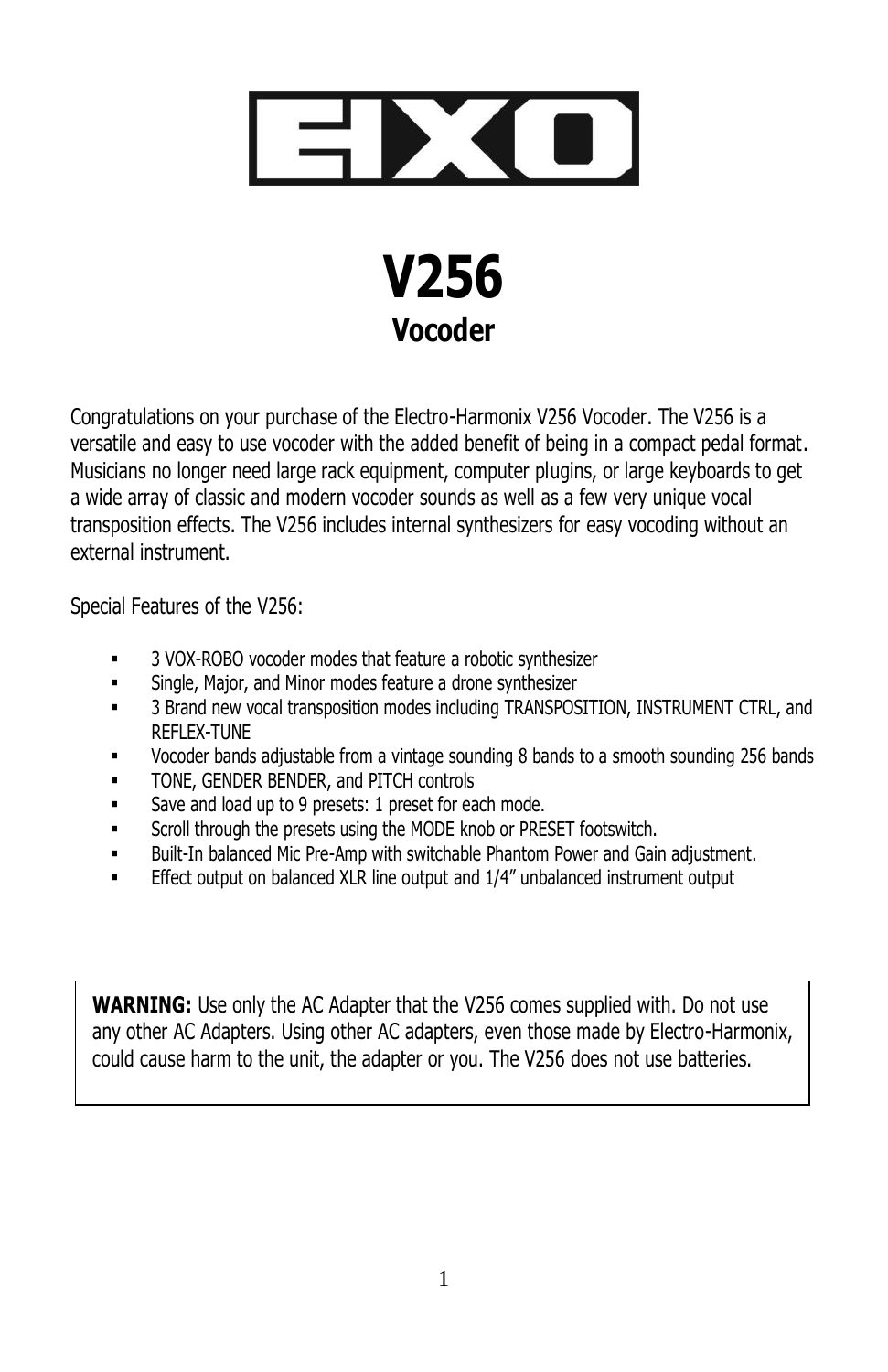# **- QUICK START GUIDE -**

# **BASIC MIXER CONNECTION SETUP**

- 1. Connect your microphone to the MIC input on the right side of the V256 using a balanced XLR cable.
- 2. Using an unbalanced instrument cable, plug your instrument into the INST Input Jack on the right side of the V256.
- 3. Connect a balanced XLR cable to the EFFECT output jack on the left side of the V256. Connect the other end of the XLR cable to the line input of a mixer.
- 4. Connect an unbalanced instrument cable from the INST output jack on the left side of the V256. Connect the other end of the instrument cable to the instrument input of a mixer, or the input of an amplifier.
- 5. Plug the AC Adapter into a wall outlet.
- 6. Plug the barrel connector of the AC Adapter into the 9V power jack at the top of the V256. **Polarity is center negative**.
- 7. If using a condenser microphone, flip the Phantom Power switch up to the top position, otherwise leave it off. The Phantom Power switch is located on the right side of the V256, next to the XLR MIC input.
- 8. Push the MIC BYPASS footswitch until its associated LED is OFF. Sing into the microphone, you will hear your dry vocal at this point. Adjust mixer settings as well as the MIC GAIN switch on the V256 to obtain optimal mic levels.

# **BASIC AMPLIFIER CONNECTION SETUP**

- 1. Connect your microphone to the MIC input on the right side of the V256 using a balanced XLR cable.
- 2. Using an unbalanced instrument cable, plug your instrument into the INST Input Jack on the right side of the V256.
- 3. Connect an unbalanced instrument cable from the INST output jack on the left side of the V256. Connect the other end of the instrument cable to the input of a guitar, bass, or keyboard amplifier.
- 4. Plug the AC Adapter into a wall outlet.
- 5. Plug the barrel connector of the AC Adapter into the 9V power jack at the top of the V256. **Polarity is center negative**.
- 6. If using a condenser microphone, flip the Phantom Power switch up to the top position, otherwise leave it off. The Phantom Power switch is located on the right side of the V256, next to the XLR MIC input.
- 7. Push the MIC BYPASS footswitch until its associated LED is OFF. Play the instrument, you will hear only dry instrument signal at this point.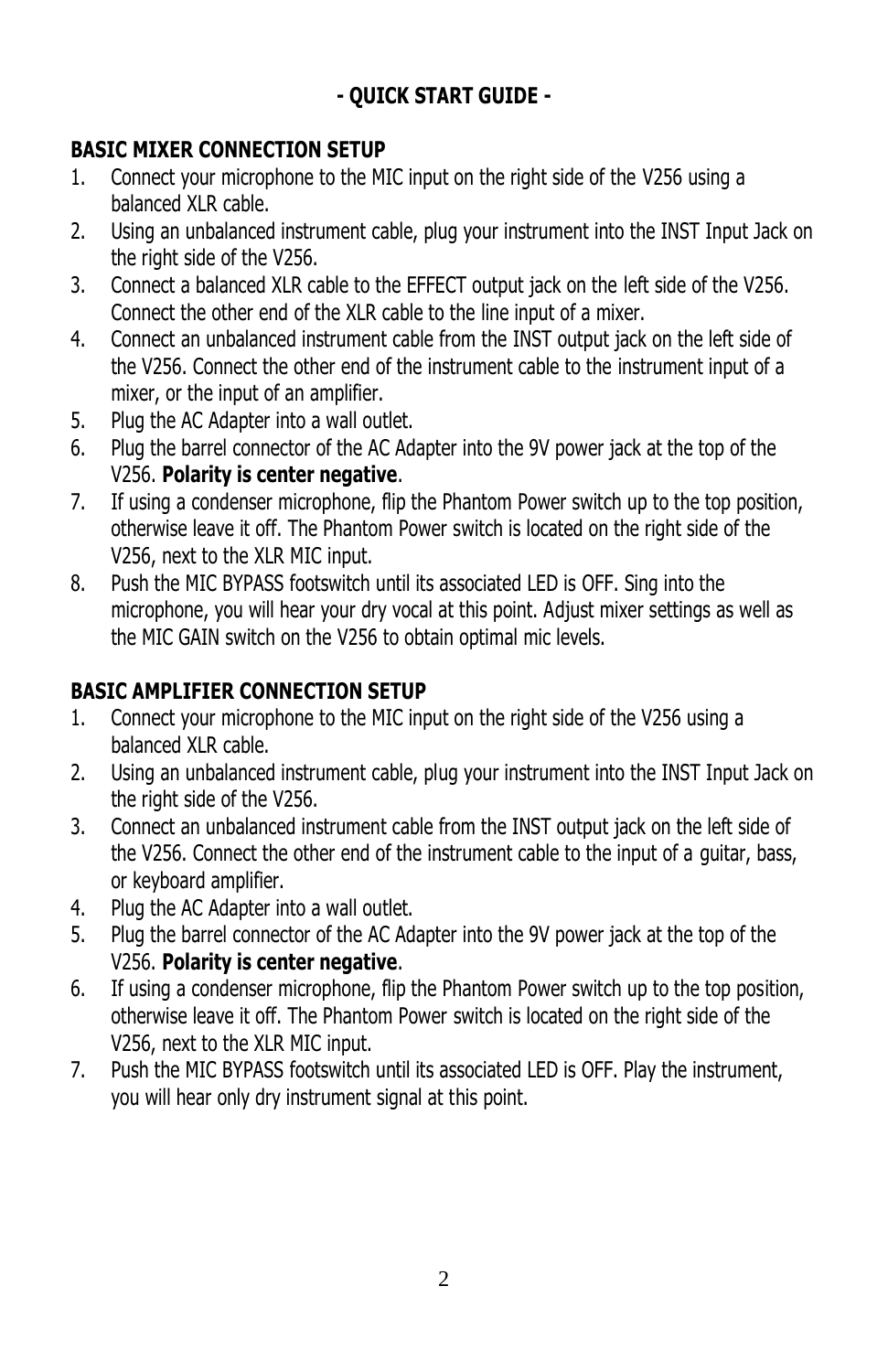- 8. The factory setting for the INST output of the V256 is 100% dry instrument signal only. In order to use the V256 in this mode the INST output blend needs to be adjusted.
- 9. Hold down the MIC BYPASS footswitch and adjust the BLEND knob. Fully CCW is 100% instrument signal. As you turn the knob CW more V256 effect signal is added and at noon, the mix of dry instrument to V256 effect will be even. As you continue to turn the knob CW past noon, the dry instrument level will decrease and at fully CW the mix will be 100% V256 effect.
- 10. After the BLEND knob is adjusted for the desired mix, release the MIC BYPASS footswitch and the instrument output mix will be set. If the MIC BYPASS is not held down, moving the blend knob will make no difference to the INST output mix.

# **BASIC VOCODER SETTINGS**

- 1. Now that the V256 is hooked up and ready to go, here is a sample setting to get started.
- 2. Turn the MODE knob until the mode VOX-ROBO 1 is selected and set the other
	- parameters as follows:

-BLEND FULLY CW

-BANDS NOON

-TONE NOON

- -GENDER NOON -PITCH FULLY CW
- 3. Press and release the MIC BYPASS footswitch so that the effect is now ON and the LED is lit.
- 4. Play the instrument and sing into the microphone at the same time. You will now hear your voice modulating the sound of the carrier instrument.
- 5. To use the internal synthesizer, turn the PITCH knob to noon.
- 6. Sing into the microphone and you will hear your voice modulate the robotic synth.
- 7. These basic settings also apply to the single, major, and minor drone modes.

# **BASIC VOCAL TRANSPOSITION SETTINGS**

1. Turn the MODE knob until the mode TRANSPOSITION is selected and set the other parameters as follows:

-BLEND FULLY CW

-BANDS NOON

-TONE NOON

-GENDER NOON

- -PITCH NOON
- 2. In this setting the vocal transposition will be at unity. Using the XLR output, turn BLEND to noon for a subtle double tracking effect.
- 3. Adjust the GENDER BENDER knob to hear a more male or female version of your voice.
- 4. Turn the PITCH knob fully CW to hear 1 octave up, and fully CCW to hear 1 octave down.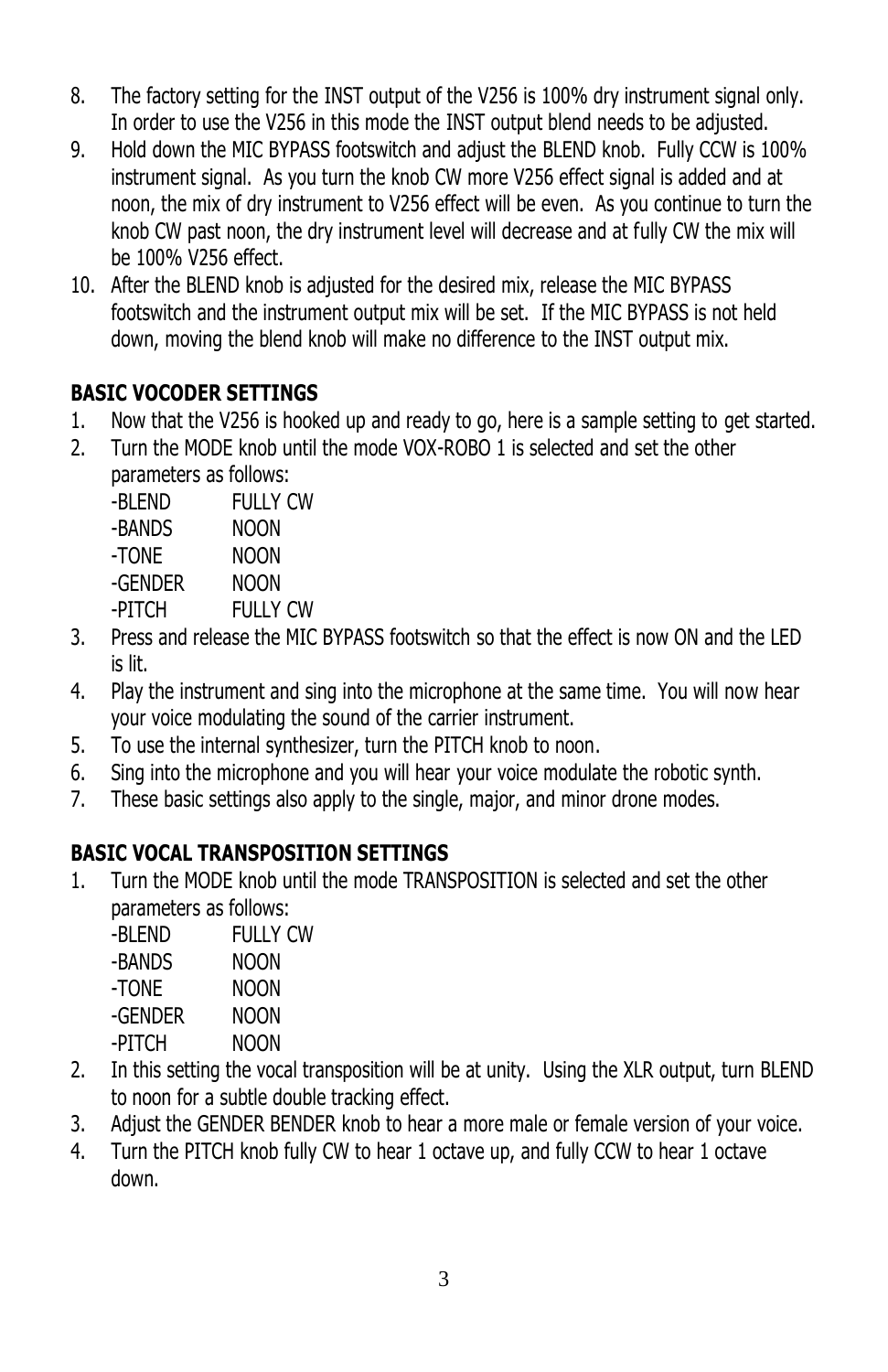# **BASIC INSTRUMENT CONTROL SETTINGS**

- 1. Turn the MODE knob until the mode INSTRUMENT CTRL is selected and set the other parameters as follows:
	- -BLEND FULLY CW -BANDS NOON
	- -TONE NOON
	- -GENDER NOON
	-
	- -PITCH 2 O'CLOCK
- 2. Sing into the mic and you will hear your original vocal pitch. Play a single note line on your instrument as you sing, you will hear your voice but the pitch will now track the instrument's notes.
- 3. Turn the BANDS knob to 2 o'clock and hear how your voice now slides to new notes as you play your instrument.

# **BASIC VOCAL REFLEX-TUNE SETTINGS**

1. Turn the MODE knob until the mode REFLEX-TUNE is selected and set the other parameters as follows:

-BLEND FULLY CW

- -BANDS NOON
- -TONE NOON
- -GENDER NOON
- -PITCH FULLY CCW
- 2. Without playing an instrument sing into the mic. You will hear your pitch being hard corrected to a chromatic scale.
- 3. Turn the BANDS knob fully CCW and sing into the mic. You will hear the pitch correction happen much more gradually giving your vocal performance a more natural sound.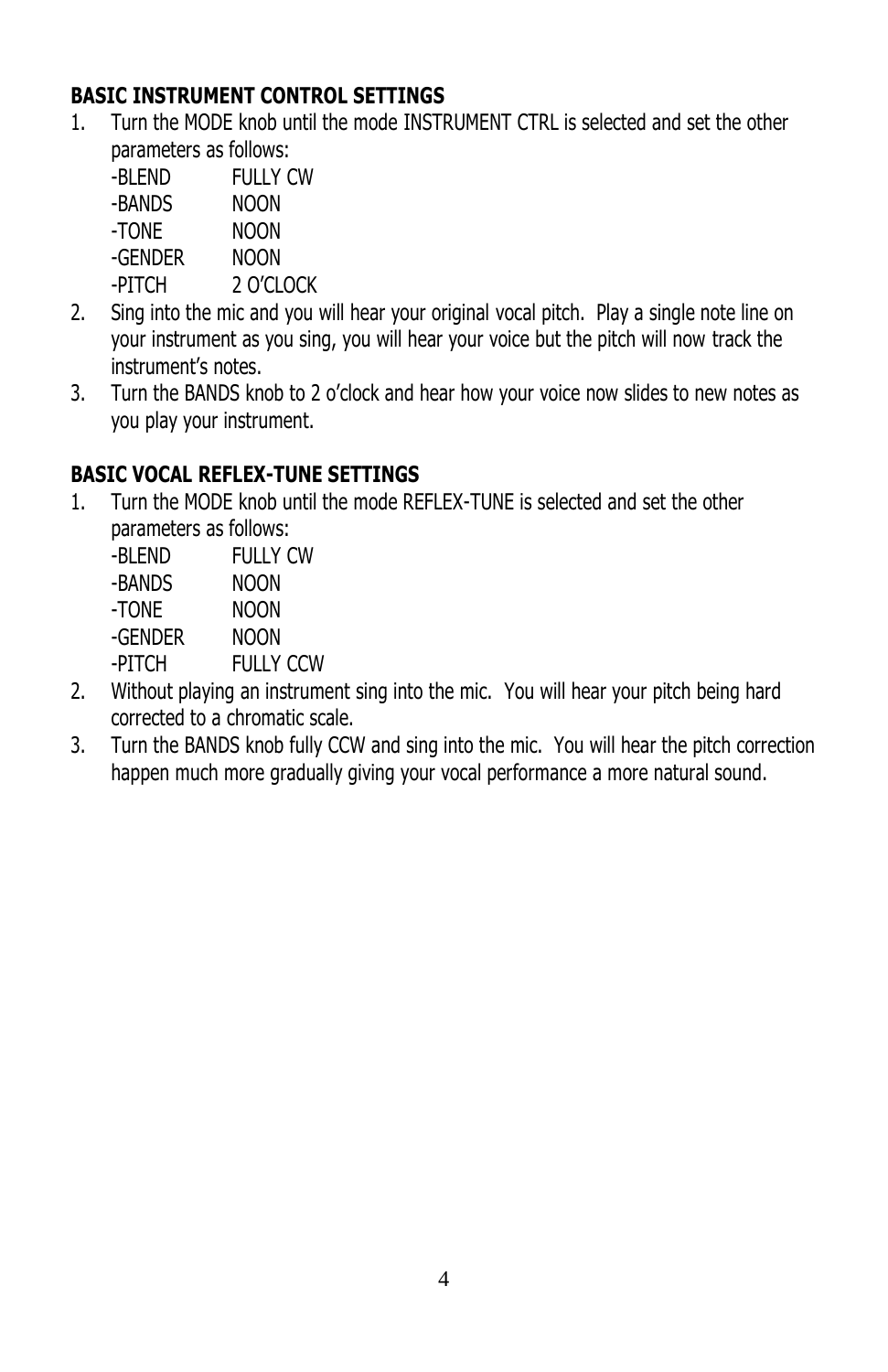## **- DESCRIPTION OF MODES -**

The V256 has 9 modes to choose from. Each mode gives the musician a different sonic palette to work with. In addition, each mode may change the functionality of some of the V256's knobs. In this section we will describe each mode and the functionality of the knobs that change with each mode.

Use the MODE knob to scroll through the 9 modes. Turning the MODE knob clockwise goes up the LED ladder. Turning the MODE knob counter-clockwise goes down the LED ladder.

Below is a table displaying the function of each knob as it relates to a selected mode. Arrows indicate the function that occurs as the knob is turned to or towards the extreme knob position in that direction. The up arrows indicate the center position of the knob.

| <b>BLEND</b>      | <b>BANDS</b>                                                 | TONE                                       | <b>GENDER</b><br><b>BENDER</b>                     | PITCH                                                                                       | <b>MODE</b>                         |
|-------------------|--------------------------------------------------------------|--------------------------------------------|----------------------------------------------------|---------------------------------------------------------------------------------------------|-------------------------------------|
| DryWet            | <b>Vocoder Bands</b><br>$8256$ $\triangle$<br>$256 + Res$    | Treble/Harmonic<br>Enhancement<br>LessMore | Formant Shift<br>Downward<br>▲ OffUpward▶          | Robo Pitch<br>$\triangleleft$ Off - Low<br>$$ High - Off $\blacktriangleright$              | VOX-ROBO1                           |
| DryWet            | <b>Vocoder Bands</b><br>$8256$ $\triangle$<br>$256 + Res$    | Treble/Harmonic<br>Enhancement<br>LessMore | Formant Shift<br>Downward<br>▲ OffUpward▶          | Robo Pitch<br>$\triangleleft$ Off - Low<br>$$ High - Off $\blacktriangleright$              | <b>VOX-ROBO2</b>                    |
| DryWet            | <b>Vocoder Bands</b><br>$-8256$ $\triangle$<br>$.256 + Res$  | Treble/Harmonic<br>Enhancement<br>LessMore | Formant Shift<br>Downward<br>▲ OffUpward▶          | Robo Pitch<br>$\blacktriangleleft$ Off - Low<br>$$ High - Off $\blacktriangleright$         | VOX-ROBO3                           |
| DryWet            | Vocoder Bands<br>$48256$ $\triangle$<br>$256 + Res$          | Treble/Harmonic<br>Enhancement<br>LessMore | Formant Shift<br>Downward<br>▲ OffUpward▶          | <b>Drone Pitch</b><br>$\triangleleft$ Off - C2<br>$$ C4 - Off $\blacktriangleright$         | <b>SINGLE DRONE</b>                 |
| DrvWet            | <b>Vocoder Bands</b><br>$18256$ $\triangle$<br>$0.256 + Res$ | Treble/Harmonic<br>Enhancement<br>LessMore | Formant Shift<br>Downward<br>▲ OffUpward▶          | Maj Drone Pitch<br><b>◀Off</b> - C3maj<br>$$ C5maj - Off $\blacktriangleright$              | <b>MAJOR DRONE</b>                  |
| DryWet            | Vocoder Bands<br>$48256$ $\triangle$<br>$256 + Res$          | Treble/Harmonic<br>Enhancement<br>LessMore | Formant Shift<br>Downward<br>▲ OffUpward▶          | Maj Drone Pitch<br>$\blacktriangleleft$ Off - A3min<br>$$ A5min - Off $\blacktriangleright$ | <b>MINOR DRONE</b>                  |
| DryWet            | Portamento<br>Slow:Orig+FX<br>FastSlow:FX                    | Treble<br>LessMore                         | Formant Shift<br>Downward<br>▲ OffUpward▶          | Transposition<br>$\bullet$ -Oct+Oct.                                                        | <b>TRANS-</b><br><b>POSITION</b>    |
| $\bigcirc$ DryWet | Portamento<br>Slow:Orig+FX<br>▲ FastSlow: FX ▶               | Treble<br>LessMore                         | Formant Shift<br>Downward<br>$\triangle$ OffUpward | Inst. Threshold<br>HighLow $\blacktriangleright$                                            | <b>INSTRUMENT</b><br><b>CONTROL</b> |
| DryWet            | Portamento<br>SlowFast<br>$Fast + VIB$                       | Treble<br>LessMore                         | Formant Shift<br>Downward<br>▲ OffUpward           | Key<br>$\bullet$ Off - CB                                                                   | <b>REFLEX</b><br><b>TUNE</b>        |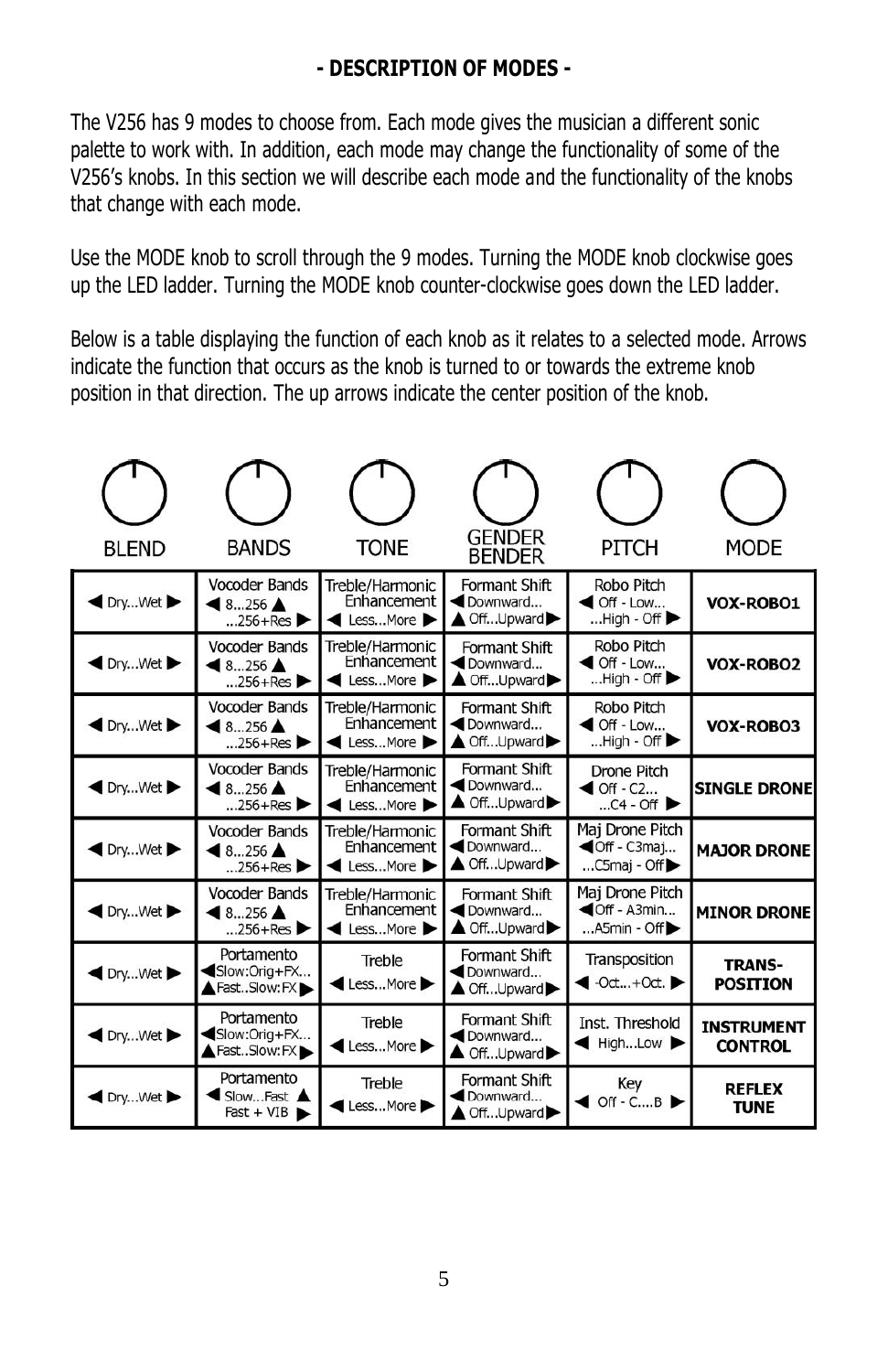#### **VOX-ROBO Modes**

VOX-ROBO Modes 1, 2, and 3 are identical. This provides the flexibility to save 3 separate ROBO presets. These modes function as standard vocoders using an external instrument as the carrier signal, and in addition have robotic internal synthesizers that can be used as the carrier signal and controlled with the PITCH knob. When the PITCH knob is fully CCW or fully CW, the internal synthesizer is silenced. When the PITCH knob is at noon the robotic tone is a C3 note. When the internal synthesizer is on, and an external instrument is played, they will be mixed together and used as the carrier signal simultaneously.

You can "play" the internal synthesizer using a MIDI keyboard or sequencer.

## **DRONE Modes**

The Drone modes have a more natural, musical sounding tone than the robotic modes. Just as in the VOX-ROBO modes, the instrument input is always active as a source for the carrier signal.

SINGLE DRONE – The single drone is a single pitch drone based on an organ sound. When the PITCH knob is at noon, the pitch is a C3 note. The PITCH knob controls this note up to +/-1octave. At fully CW or fully CCW, the drone is silenced.

MAJOR DRONE – The major drone is a three note major triad based on an organ sound. When the PITCH knob is at noon, the chord is C4 major. The PITCH knob functions are the same as in "SINGLE DRONE".

MINOR DRONE – The minor drone is a three note minor triad based on an organ sound. When the PITCH knob is at noon, the chord is an A4 minor. The PITCH knob functions are the same as in "SINGLE DRONE".

You can "play" the internal drone synthesizer using a MIDI keyboard or sequencer.

## **THE FREEZE FUNCTION**

In any of the vocoder modes in the V256 when the MIC BYPASS footswitch is held down while an instrument is being played, the V256 will freeze whatever is being played through the INST input at the moment the MIC BYPASS button is pressed. The V256 will freeze this sample for as long as the MIC BYPASS footswitch is held down. This frozen sample can also be saved into a preset. Simply save the preset while the MIC BYPASS footswitch is held down and the instrument sample is frozen.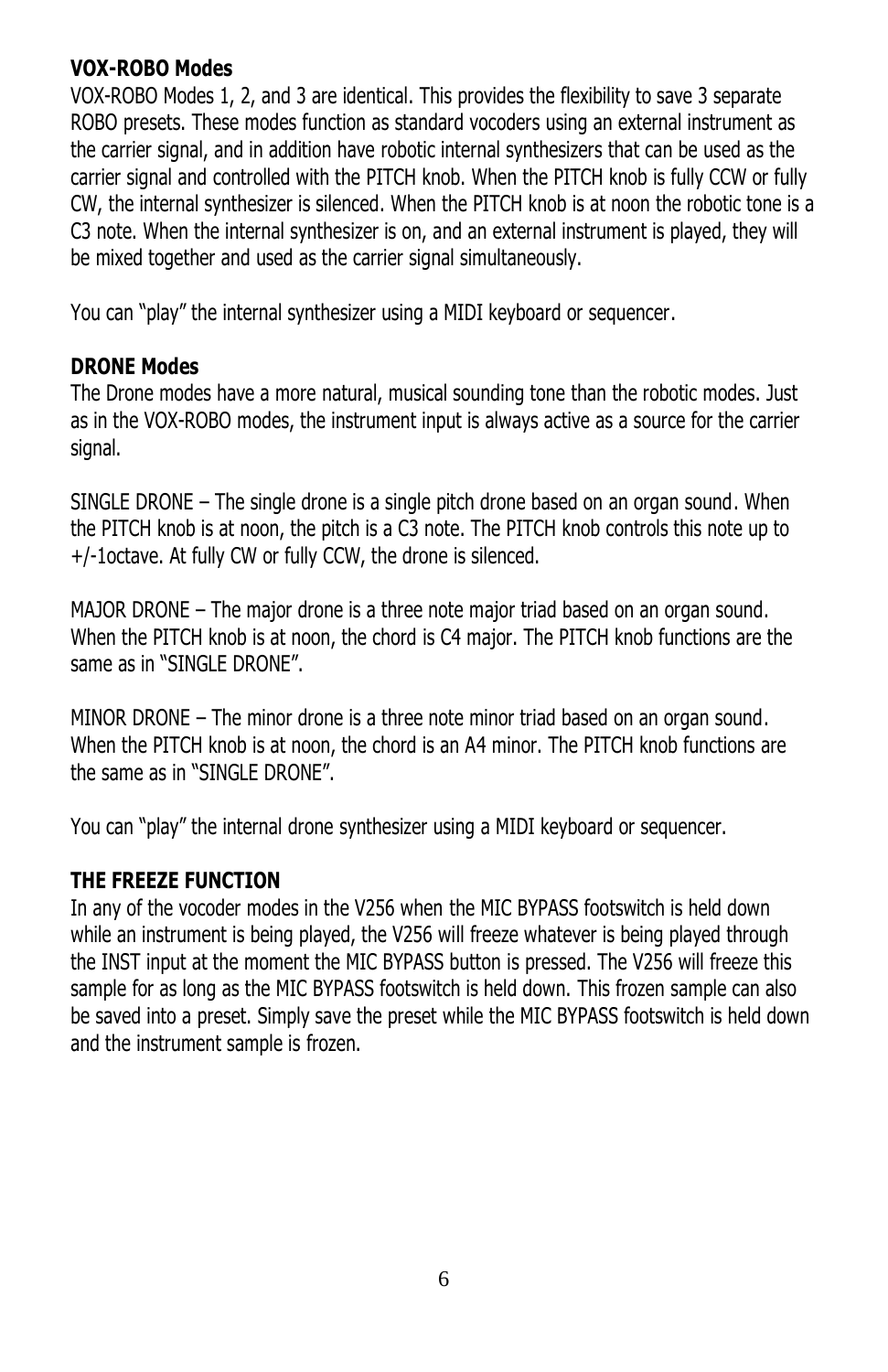When the preset is recalled, the frozen sample as well as any drones that were saved will be recalled. In order to clear the saved frozen sample, hold the MIC BYPASS footswitch without any instrument input, or turn the pitch knob to fully CCW. This will clear the frozen sample however if the preset is reloaded the frozen sample will return. In order to clear the frozen sample from the preset, turn the pitch knob fully CCW so the frozen sample stops playing, then save a new preset in the current mode.

This feature can be used together with the internal synthesizers and can also be used to freeze MIDI triggered notes.

# **VOCAL TRANSPOSITION MODES**

#### **TRANSPOSITION**

In this mode the V256 does not require an external instrument. The V256 will transpose the vocal signal by an amount determined by the PITCH knob. At noon the transposition is at unity. At fully CW it is +1 octave and at fully CCW it is -1 octave.

The BANDS knob can be used to control how quickly the intervals change when controlled by a MIDI input. At noon, the transposition interval will change instantaneously. As the knob is moved CW the notes will change to new intervals more slowly creating a portamento type of effect. As the knob is moved CCW the notes will change to new intervals more slowly, and vocal pitch changes will also be delayed. Blended with the original vocal, this effect can be used to add complexity to a double tracked vocal sound where the V256 effect sound will reach new vocal pitches a little slower than they are sung.

A MIDI controller can control the amount of transposition. When two notes are played together, the interval between those two notes will be applied to the transposition. When a MIDI note is played, the setting of the PITCH knob will no longer be relevant and the original vocal pitch will be heard. As a second note is played along with the first note, the interval created will be applied to the vocal transposition. The MIDI notes being played are irrelevant, only the interval matters. When the MIDI notes are released, the transposition will go back to where the PITCH knob is set.

#### **INSTRUMENT CTRL**

In this mode the V256 will replace the vocal pitch with the pitch of an external instrument. The PITCH knob controls the threshold of how loud the instrument must be in order for the V256 to replace the vocal note. At fully CCW, the instrument has the least effect, and at fully CW the V256 will never revert back to the dry vocal pitch. The pitch will remain at the last instrument controlled note until a new note is played.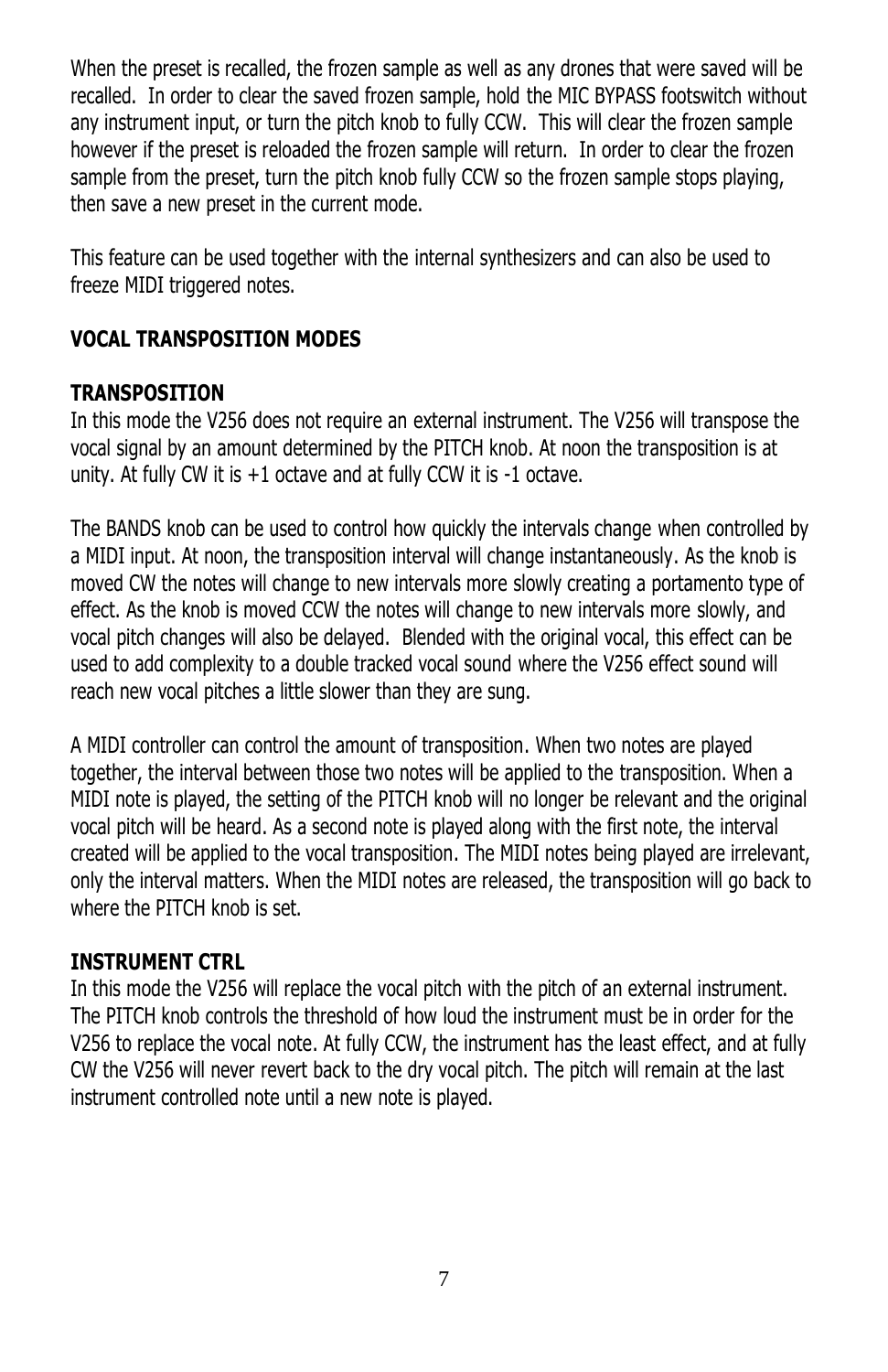In this mode the BANDS knob controls how fast the pitch changes. At noon, the pitch will change instantly. As the knob is turned CW the instrument controlled pitch will slide to new notes more slowly. As the knob is turned CCW, the instrument controlled pitch changes will slow in the same manner and in addition the original dry vocal notes will change more slowly. When the external instrument falls below the threshold setting and the V256 reverts back to the singer's original vocal performance, as the singer changes pitch, notes will slide to one another with a portamento effect.

A MIDI keyboard or sequencer can be used as the control instrument allowing you to play or automate the notes you want to replace your vocal notes.

#### **REFLEX-TUNE**

In this mode the V256 works as an automatic pitch corrector and will quantize the dry vocal pitch to nearest note depending on the scale and key set by the user. When the PITCH knob is fully CCW, and there is no external instrument being played, the V256 will quantize to a chromatic scale. If there is an external instrument being played, the V256 will determine the key based on the chords being played and will quantize to the determined key in a diatonic scale. To revert back to the chromatic scale, turn the PITCH knob to noon and back to fully CCW. When the V256 is in chromatic mode, only the REFLEX-TUNE LED will be lit.

As the PITCH knob is turned CW, a different combination of LEDs will light depending on the position of the PITCH knob. The combination of LEDs indicates the diatonic key scale setting for the V256. The table in the "controls" section, under "PITCH" explains which keys are represented by the LEDs.

The BANDS knob controls how fast the pitch changes from one quantized note to another. Fully CCW is the slowest change and creates the most natural sounding performance. At noon the quantized notes are changed instantaneously with no vibrato, creating the most dramatic effect. At fully CW the note changes are still abrupt but more of the original vibrato is let through.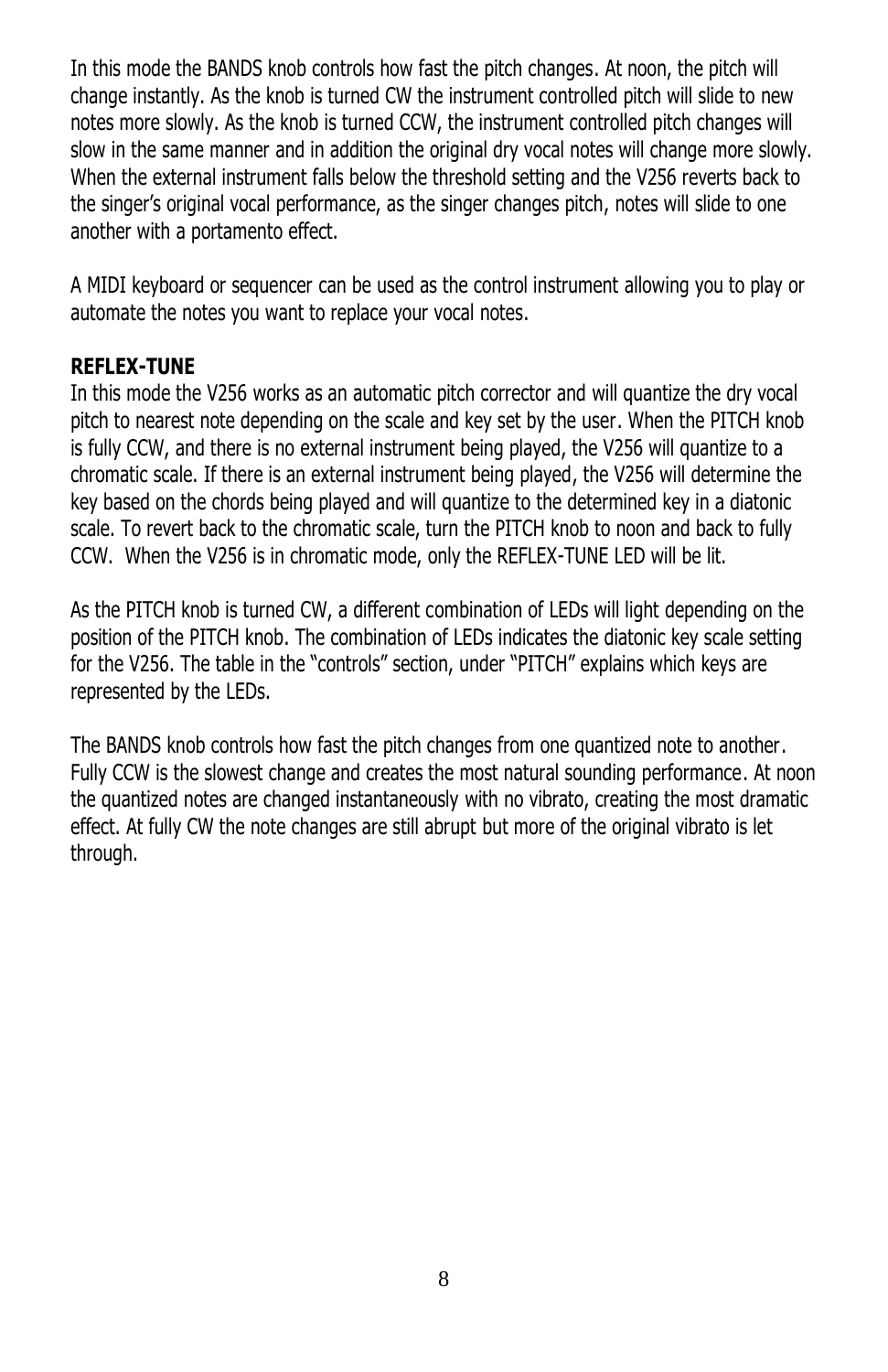#### **- PRESETS -**

The V256 can save one preset for each of the 9 modes. Each preset will pertain directly to the mode you have saved it in. Once a preset is saved, the V256 will remember the preset after power has been disconnected.

Saving a preset will save the setting of all 5 of the black knobs. The V256 will also save any frozen samples that are created by holding the MIC BYPASS footswitch. You must hold down the MIC BYPASS footswitch while saving the preset to save the frozen sound.

The V256 will not save the state of the MIC BYPASS footswitch, the MIC GAIN toggle switch or the PHANTOM POWER toggle switch.

# **PRESET SAVE PROCEDURE:**

- 1. To save the knob positions as they are currently set, press and hold down the MODE knob.
- 2. Hold down the MODE knob for 3 seconds. Nothing will occur for 2 seconds, then all the mode LEDs will blink for 1 second.
- 3. After the LEDs stop blinking, release the MODE knob. The PRESET LED will light up solid. The PRESET LED is located to the left of the PRESET footswitch.
- 4. Your preset has been saved in the mode that is currently lit.

# **PRESET LOAD PROCEDURE:**

#### **USING THE MODE KNOB**

- 1. To Load a preset you previously saved: turn the MODE knob to the mode where the preset was saved.
- 2. Press and release the MODE knob. The PRESET LED will light up to indicate that the preset has loaded. Please Note: The current knob positions are no longer valid.

## **USING THE PRESET FOOTSWITCH**

- 1. To Load a preset you previously saved using the PRESET footswitch: press and release the PRESET footswitch. The PRESET LED will light up to indicate that the preset has loaded for the currently selected mode. Please Note: The current knob positions are no longer valid.
- 2. If you press and release the PRESET Footswitch while a preset is already loaded into the current mode, the V256 will jump down to the next mode and load its preset. For example, if you have a preset loaded into VOX-ROBO 1 mode and press the PRESET footswitch, the V256 will then select VOX-ROBO 2 as its current mode, with its preset loaded.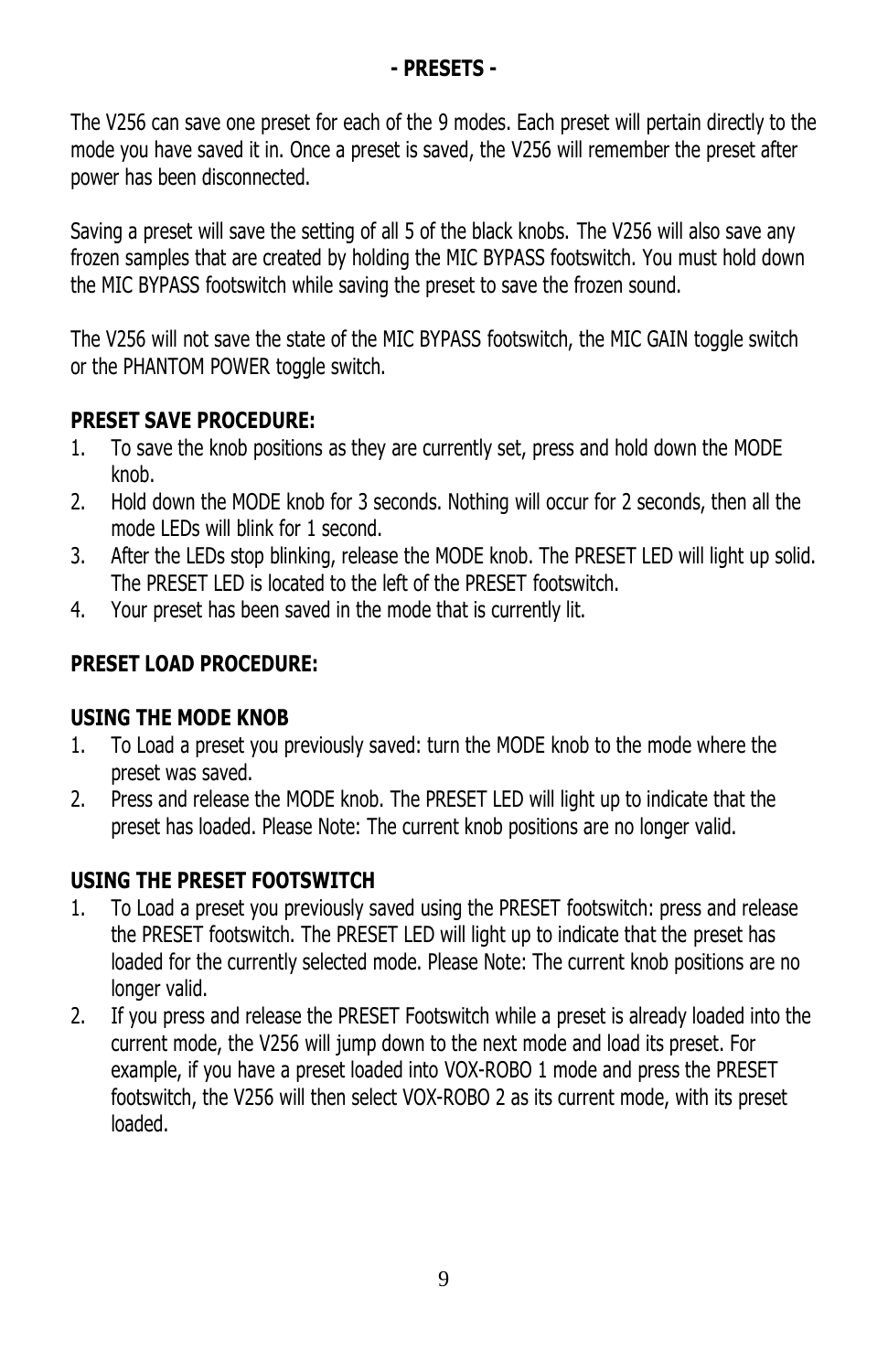After loading a preset, if you move a knob, the knob's new location will supersede the presets stored value for that knob. At this point, the PRESET LED will blink rapidly to indicate that a knob has been moved. If you then turn the knob back to its position, as saved in the preset, the PRESET LED will stop blinking.

If the PRESET LED is blinking rapidly, when you press the PRESET footswitch, it will reload the preset for whichever mode you are currently in.

#### **PRESET UNLOAD PROCEDURE:**

A preset can be unloaded to restore the current knob positions so they represent what you hear. There are two ways to unload a preset, press and release the MODE knob or turn the MODE knob to another mode. If a frozen sample is saved into a preset, it can be cleared by holding the MIC BYPASS footswitch without playing the instrument, or by turning the PITCH knob fully CCW. To erase the frozen sample permanently from the preset, the preset must be saved again while the frozen sample is cleared.

## **- CONTROLS, INDICATORS & I/O-**

#### **BLEND**

This knob sets the mix of dry vocal signal to V256 effect. Fully CCW is 100% dry, you will hear only your dry vocals. Noon is an even mix of dry vocal and effect signal. Fully CW is 100% wet, you will only hear the V256 effect.

The BLEND knob also controls the mix of instrument signal to vocoder effect on the INST output jack. To set the INST output mix hold down the MIC BYPASS footswitch and turn the BLEND knob. Fully CCW will be 100% instrument signal or MIDI controlled internal synthesizer. Noon will be an even mix of dry instrument and effect signal. Fully CW will be 100% effect signal. From the factory, the INST output jack is set for 100% dry signal. The V256 will remember your last setting of the INST mix control through all modes. Each preset can save a different setting.

#### **BANDS**

In all modes EXCEPT TRANSPOSITION, INSTRUMENT CTRL, and REFLEX-TUNE the BANDS knob sets the number of bands for the vocoder. Fully CCW is 8 bands for a more lo-fi gritty sound. Center position is 256 bands with no vocal resonance, for a smooth vocoder sound. As the knob is turned CW from noon, the V256 will add filtered resonance from the vocal pitch into the 256 bands. This adds complexity to the vocoder sounds as some bands are accentuated by the vocal pitch.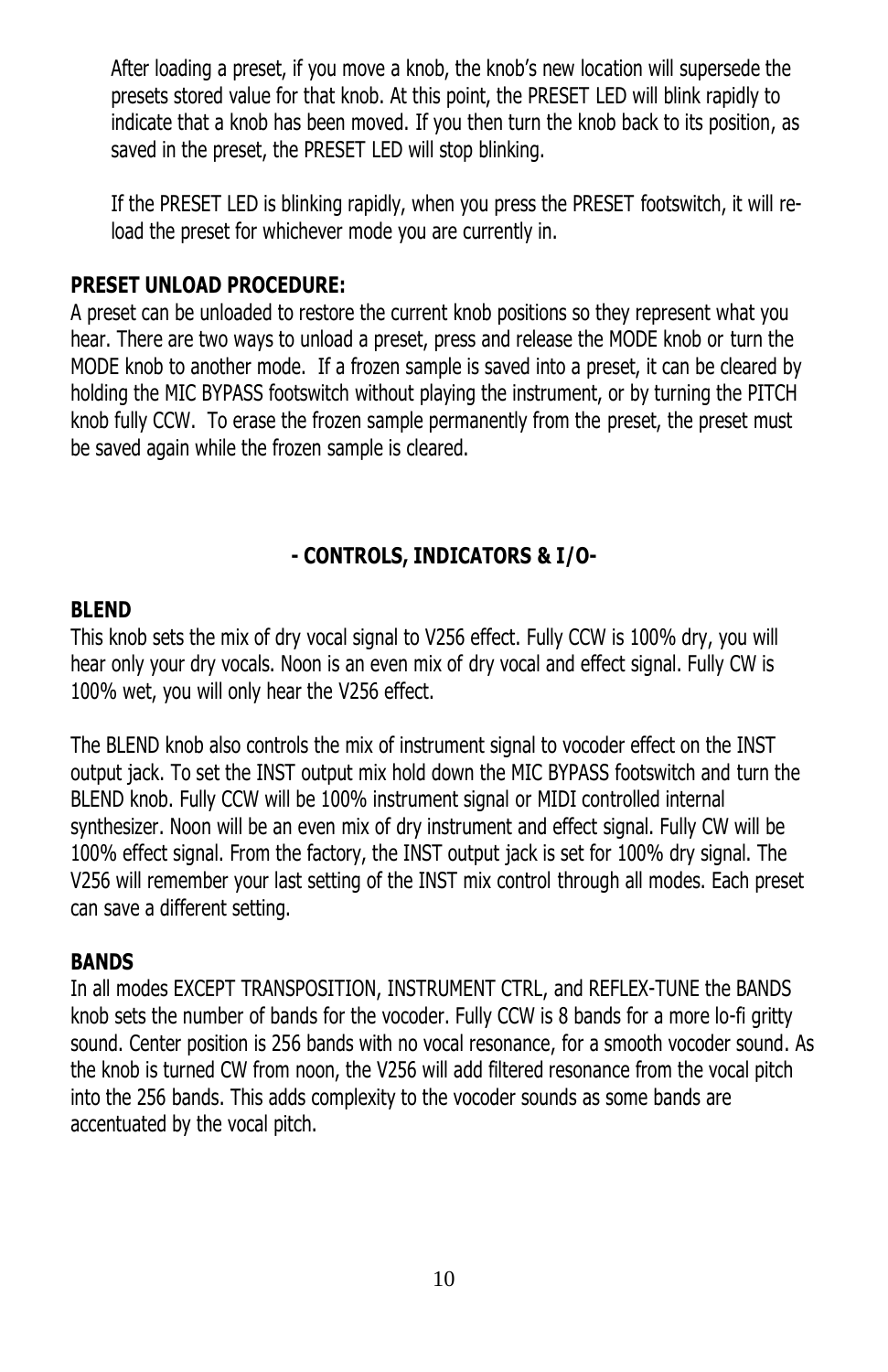In **TRANSPOSITION** the BANDS knob controls how fast pitches change to new intervals when controlled by a MIDI input. This creates a portamento type of effect. At noon the pitch change will be instantaneous. As the knob is turned CW the pitch change between new intervals is slowed down. As the knob is turned CCW the pitch change between new intervals will happen is slowed down, and the vocal pitch changes will also be slewed.

In **INSTRUMENT CTRL** the BANDS knob controls the pitch slew time to create a portamento type of effect. At noon the pitch change will be instantaneous. As the knob is turned CW the control pitch will slide to new notes slower, with the slowest setting being fully CW. Turning the knob CCW from noon effects the control pitch in the same way as turning CW, but now the original vocal note changes are also slowed.

In **REFLEX-TUNE** this knob controls how fast the pitch changes and how much of the singer's vibrato is let through. Fully CCW is the must subtle use of the effect. Pitch corrections are more natural sounding and more of the singer's vocal nuances can be heard. At noon, the quantized pitch changes are instantaneous for the most dramatic effect. Only fully quantized notes will be heard. As the knob is turned further CW, hysteresis is added and vibrato can be heard along with instant dramatic note quantization.

## **TONE**

This knob adjusts the tonal quality of the effect. Fully CCW emphasizes lower frequencies and fully CW emphasizes higher frequencies. In the vocoder modes, as the TONE knob is turned CW from noon, harmonic overtones are added to the instrument signal to make them sound fuller and richer. In ROBO modes turning the TONE knob further CW from noon creates a frequency multiplication of the internal synth. This can be tuned to taste and has a ring modulation type of effect.

## **GENDER BENDER**

Formant shift corresponds roughly to the length of the vocal tract. Bass and baritone singers have longer vocal tracts than sopranos and tenors.

In all modes, the GENDER BENDER knob adjusts the amount of formant shift that is applied to the effected signal. For knob settings above noon, the formant will shift upward, which is equivalent to shortening the vocal tract, to sound more female. For knob settings below noon, the formant will shift downward, which is equivalent to lengthening the vocal tract, to sound more male. At noon, there is no formant shift.

## **PITCH**

In the first six modes, the PITCH knob controls the pitch of the internal synthesized voices. Fully CCW or fully CW will silence the synthesized voices and the vocoder will only use the external instrument input as the carrier signal.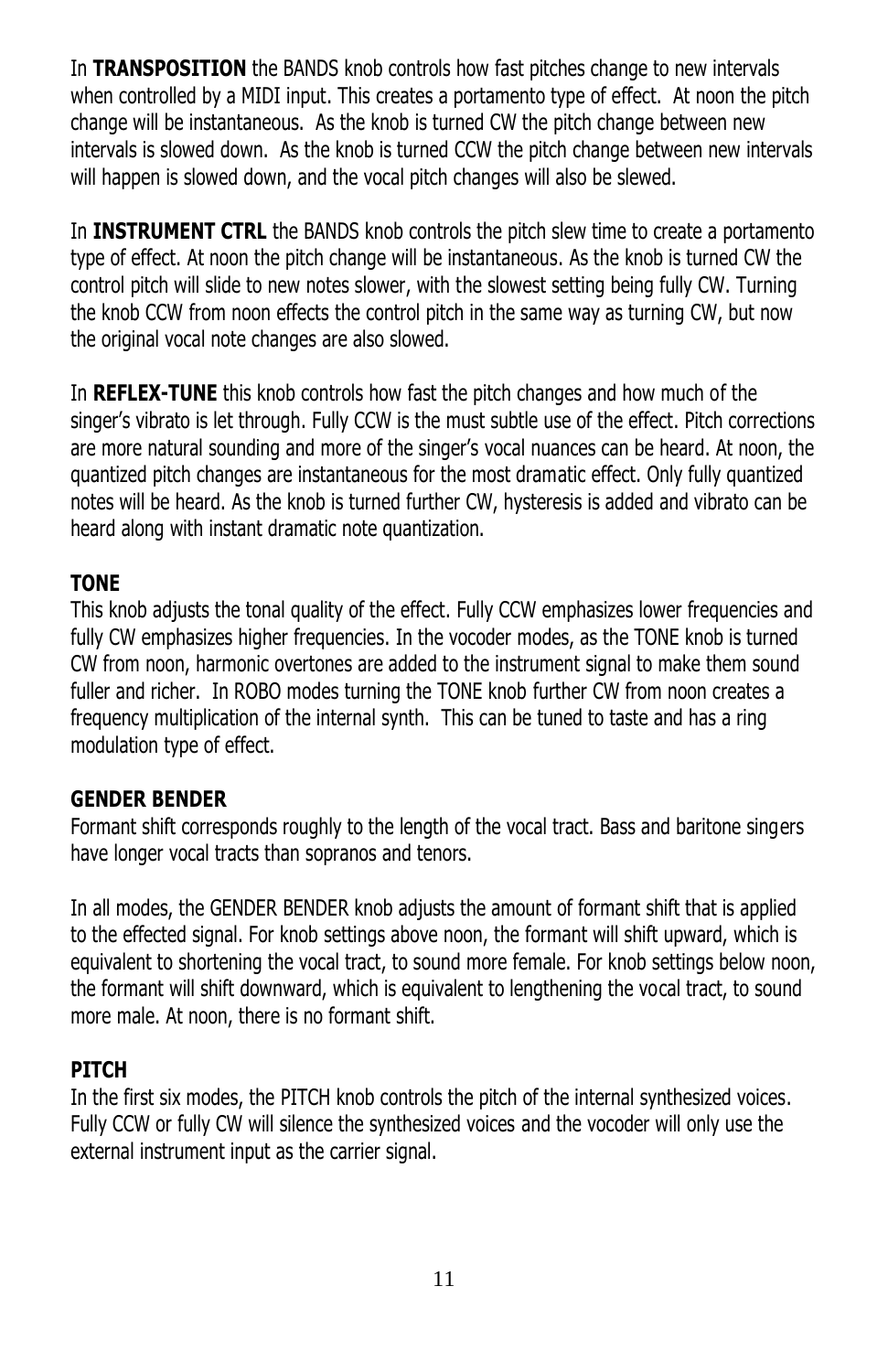In **TRANSPOSITION** mode the PITCH knob controls the amount of transposition up to  $+/-1$ octave.

In **INSTRUMENT CTRL** mode the PITCH knob controls the threshold of the instrument control. When the instrument is above the set threshold the instrument controls the pitch. When the instrument is below the threshold set by the PITCH knob, the original vocal pitch is passed through. Fully CW, the last note played persists and the pitch will not change until a new instrument controlled pitch is provided.

In **REFLEX-TUNE** mode the PITCH knob controls the key scale used for note quantizing. The current key setting is displayed using the LED ladder. See the chart below as a guide for picking the key you want to select. If the PITCH knob is fully CCW notes are quantized to a chromatic scale. You can also set the key of Reflex Tune using an instrument. Set PITCH to fully CCW, the V256 will determine the key of the song based on the chords being played by the instrument, and the corresponding diatonic scale will be used for quantizing. In order to revert back to the chromatic scale, turn the pitch knob to noon, and back to fully CCW.

| [major]<br>LED        | ┍<br>u | C# | D  | D# | Е  |    | F# | G         | G#        | A  | A# | В  |
|-----------------------|--------|----|----|----|----|----|----|-----------|-----------|----|----|----|
| [minor]               | A      | A# | В  |    | C# | D  | D# | E         |           | F# | G  | G# |
| 1 VOX-ROBO 1          | -      |    | -  |    |    |    | -  | -         | -         | -  | ΟN | ON |
| 2 VOX-ROBO 2          | -      |    | -  |    | -  |    |    |           | ON        | ON | ON |    |
| 3 VOX-ROBO 3          | -      |    | -  |    |    |    | ΟN | <b>ON</b> | <b>ON</b> | ۰  | -  |    |
| <b>4 SINGLE DRONE</b> |        |    | -  |    |    | ΟN | ON |           | -         |    | -  |    |
| <b>5 MAJOR DRONE</b>  |        |    | -  | ON | ON |    |    | -         | -         |    | -  |    |
| <b>6 MINOR DRONE</b>  |        | ΟN | ON | ON |    | -  |    | -         | -         | -  |    |    |
| 7 TRANSPOSITION       | ON     | ΟN | ۰  | -  |    |    |    | -         |           |    | -  |    |

## **MODE KNOB**

This is the white knob located in the upper right corner of your V256. The MODE knob is a rotary encoder enabling the user to scroll through the 9 Modes of the V256. Turn the knob counter-clockwise to progress down through the modes: from VOX-ROBO 1 to REFLEX-TUNE mode. Turn the knob clockwise to progress up through the modes: from REFLEX-TUNE to VOX-ROBO 1 mode.

The MODE knob also has a push switch to save and load presets. To load a preset: turn the MODE knob to select the desired mode and then give the MODE knob a quick tap. To save a preset: push down and hold the MODE knob for 3 seconds. You will then see all mode LEDs blink rapidly. Continue to hold down the MODE knob until the LEDs stop blinking. At this point the preset is saved and you can let go of the knob. Only one preset is saved per mode and the preset you save is based on the selected mode.

## **PRESET FOOTSWITCH / LED**

Press and release the PRESET footswitch to load a preset into the presently selected mode. If a preset is already loaded into the presently selected mode, pressing the PRESET footswitch will select the next mode and load its preset.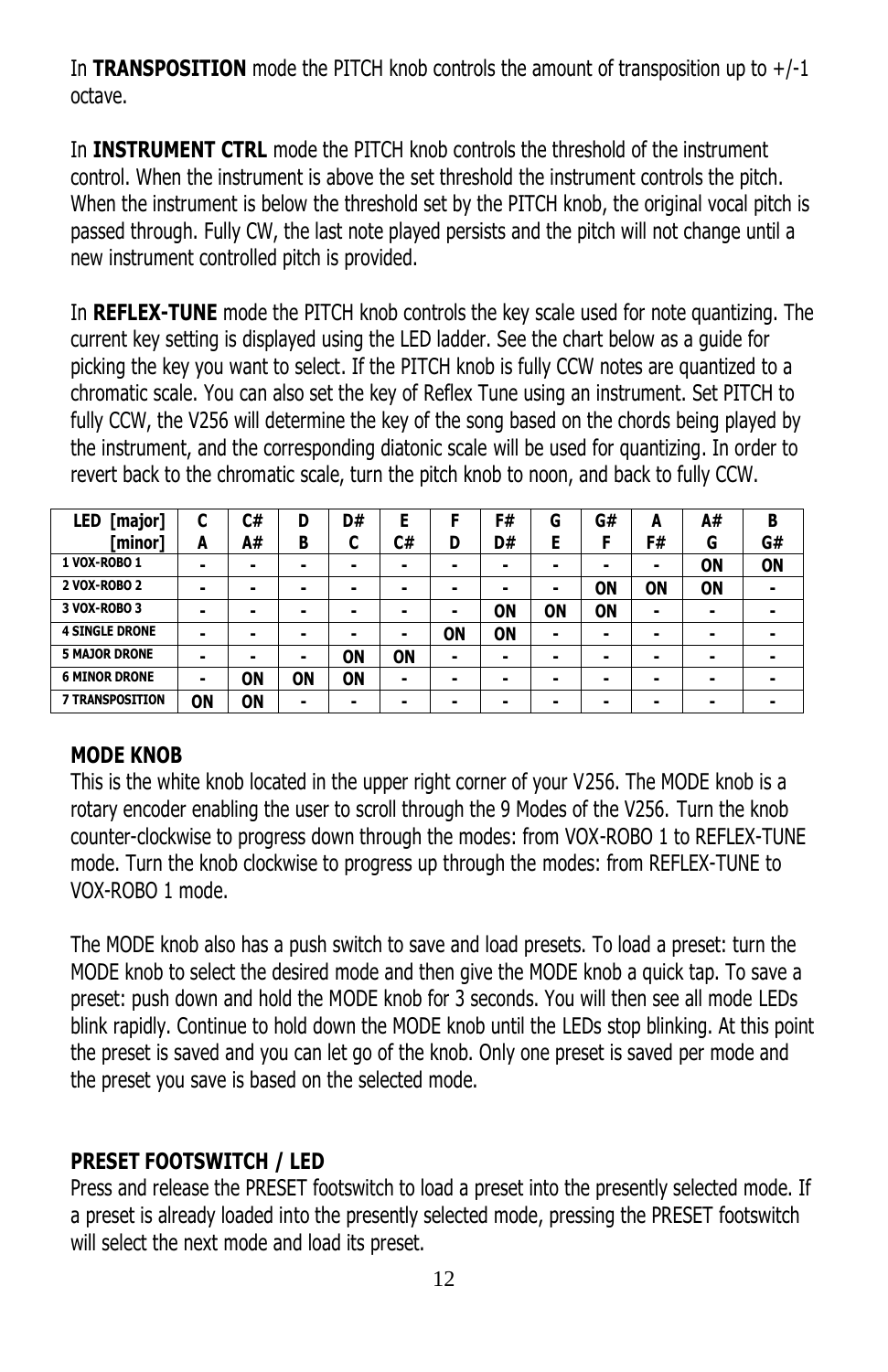The PRESET LED will light solid when a preset is loaded. While a preset is loaded, if a black knob is turned, the PRESET LED will blink rapidly telling you that though a preset is loaded, one or more knobs have been turned. Pressing the PRESET footswitch while the PRESET LED is blinking will re-load the preset for the current mode.

# **MIC BYPASS FOOTSWITCH / STATUS LED**

The MIC BYPASS footswitch toggles the V256 between effect mode and bypass mode. If the STATUS LED is lit, then the V256 is in effect mode. If the STATUS LED is off, then the V256 is in bypass mode. The MIC BYPASS footswitch can also be pressed and held to sample and freeze the instrument signal or to change the setting of the BLEND control for the INST. Output jack. While the footswitch is being held the STATUS LED will blink.

**In bypass mode:** the dry vocal is output through the EFFECT Output XLR jack and the effect is muted. In effect mode: the output of the BLEND control determines how much effect vs. dry vocal signal is output through the EFFECT Output XLR jack.

In bypass mode, the instrument signal goes through the INST output jack. In effect mode, the user can define the mix of dry instrument signal to vocoder effect output on the INST output jack.

## **MIC GAIN TOGGLE SWITCH**

Use this switch to change the sensitivity of the mic pre-amp in the V256. Experiment with your setup to see whether LO or HI gain mode works best.

## **PHANTOM POWER TOGGLE SWITCH**

On the side of the V256, next to the MIC INPUT XLR jack, is the PHANTOM POWER toggle switch. Pushing the toggle switch up will supply +40V to the microphone. The PHANTOM POWER switch should only be set to ON when using a condenser microphone.

#### **MIC INPUT XLR Jack**

The MIC INPUT XLR jack is a fully balanced microphone input. Connect your microphone directly to this input jack. The input impedance at the MIC INPUT XLR jack is 10 k $\Omega$ .

## **INST INPUT ¼" Jack**

In the vocoder modes of the V256, the instrument signal can be used as the carrier signal for the vocoder effect. In INSTRUMENT CTRL mode, the instrument signal is used to determine the note that will replace the pitch of the sung note. In REFLEX-TUNE mode, with the PITCH knob set fully CCW, the instrument signal will determine the diatonic key and the V256 will quantize to notes in that key scale. In TRANSPOSITION mode, the instrument input has no function.

Plug the output of your instrument into the INST INPUT jack. The input impedance presented at the INST INPUT jack is 2.2 M $\Omega$ .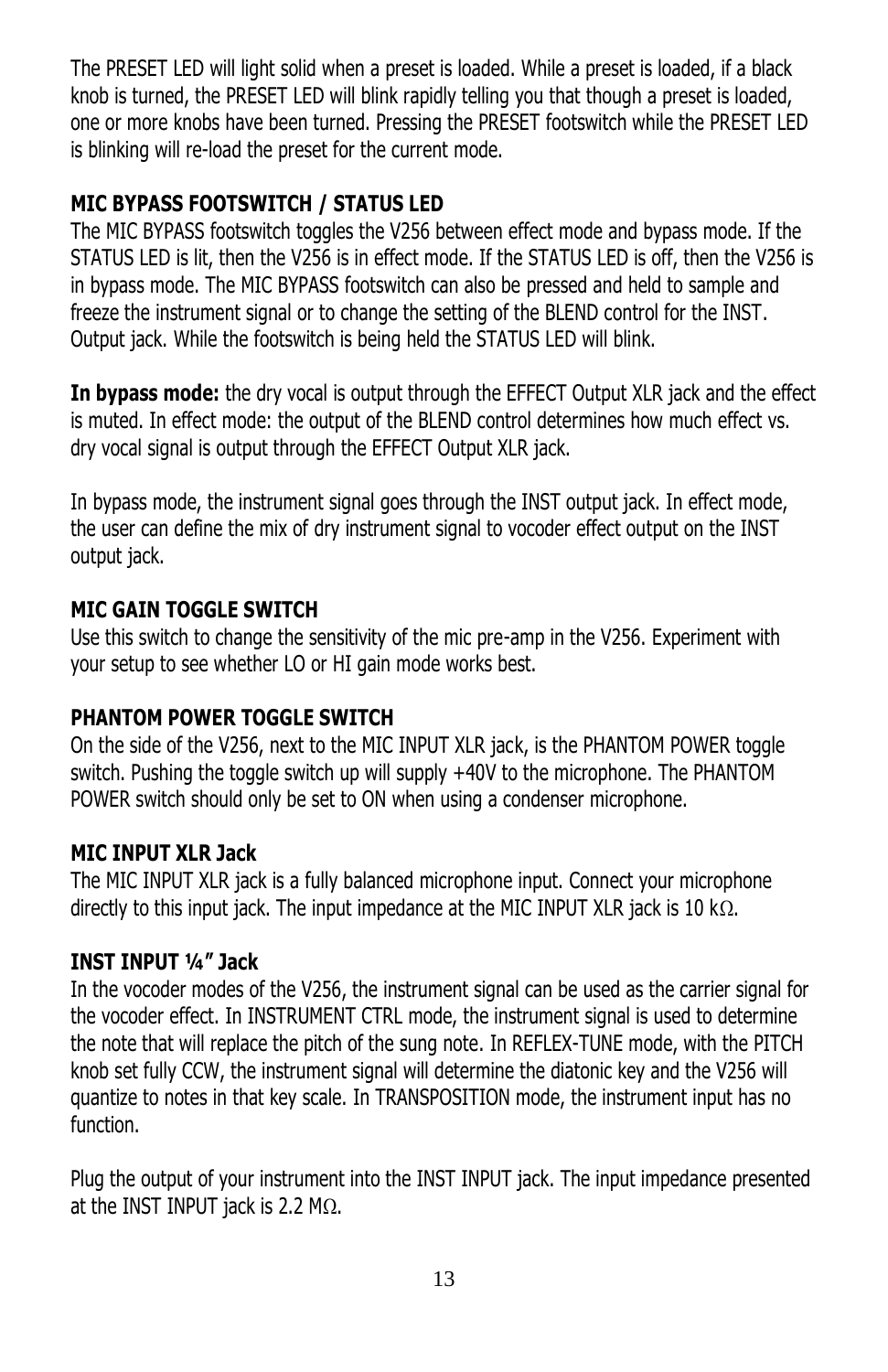## **EFFECT OUTPUT XLR Jack**

The V256's effect is output through the EFFECT OUTPUT XLR jack on the side of the unit. The effect signal as well as the dry and bypassed vocals are output from this jack. The EFFECT OUTPUT XLR jack is a fully balanced line output jack. It can be connected directly to the line input of a mixer, on stage breakout boxes or the input of an A/D converter. The output impedance is 700  $\Omega$ .

#### **INST OUTPUT ¼" Jack**

The Instrument output on the V256 outputs a blend of the effected signal as well as the dry instrument signal or MIDI controlled internal synthesizer. The mix is set from the factory 100% dry and initially only instrument signal will be output from this jack. To change the output mix on this jack, hold down the MIC BYPASS footswitch and turn the BLEND knob. When the BLEND knob is fully CCW, it will output 100% instrument signal. At noon, the output will be an even mix of V256 effect and instrument signal. At fully CW, the output will be 100% effect signal.

Connect this output to your amp, effect pedals or other devices. The output impedance is 700  $\Omega$ .

#### **9V Power Jack**

Plug the output of the V256's supplied AC Adapter into the 9V power jack located at the top of the V256. The V256 requires 9 to 9.6VDC at 200mA with a center negative plug. The V256 accepts Boss style AC Adapters.

#### **MIDI Input Jack**

The V256 has a standard 5 pin MIDI input jack. You can play the V256's internal synthesizers using a MIDI keyboard or sequencer. Out of the INST output jack, the internal synthesizers will be heard the same way an instrument input will be heard. If the INST output jack has the blend set 100% dry, only the dry internal synthesizer, "played" by a MIDI controller, will be heard. If the INST output jack has the blend set at noon, a mix of the dry MIDI controlled internal synth and the wet vocoded effect will be heard. With the INST output jack at 100% wet, the dry MIDI controlled internal synth will no longer be heard, only the vocoded effect will be heard.

Additionally the V256 can receive control messages from a MIDI controller or other MIDI device so that every function in the V256 is MIDI controllable. Below is a list of the MIDI control parameters. The default setting for the V256 from the factory is OMNI OFF, set to channel 16.

## **PATCH CHANGE**

Program numbers 1 to 9 (1= VOX ROBO 1, 9 = REFLEX-TUNE) select V256 modes with presets loaded.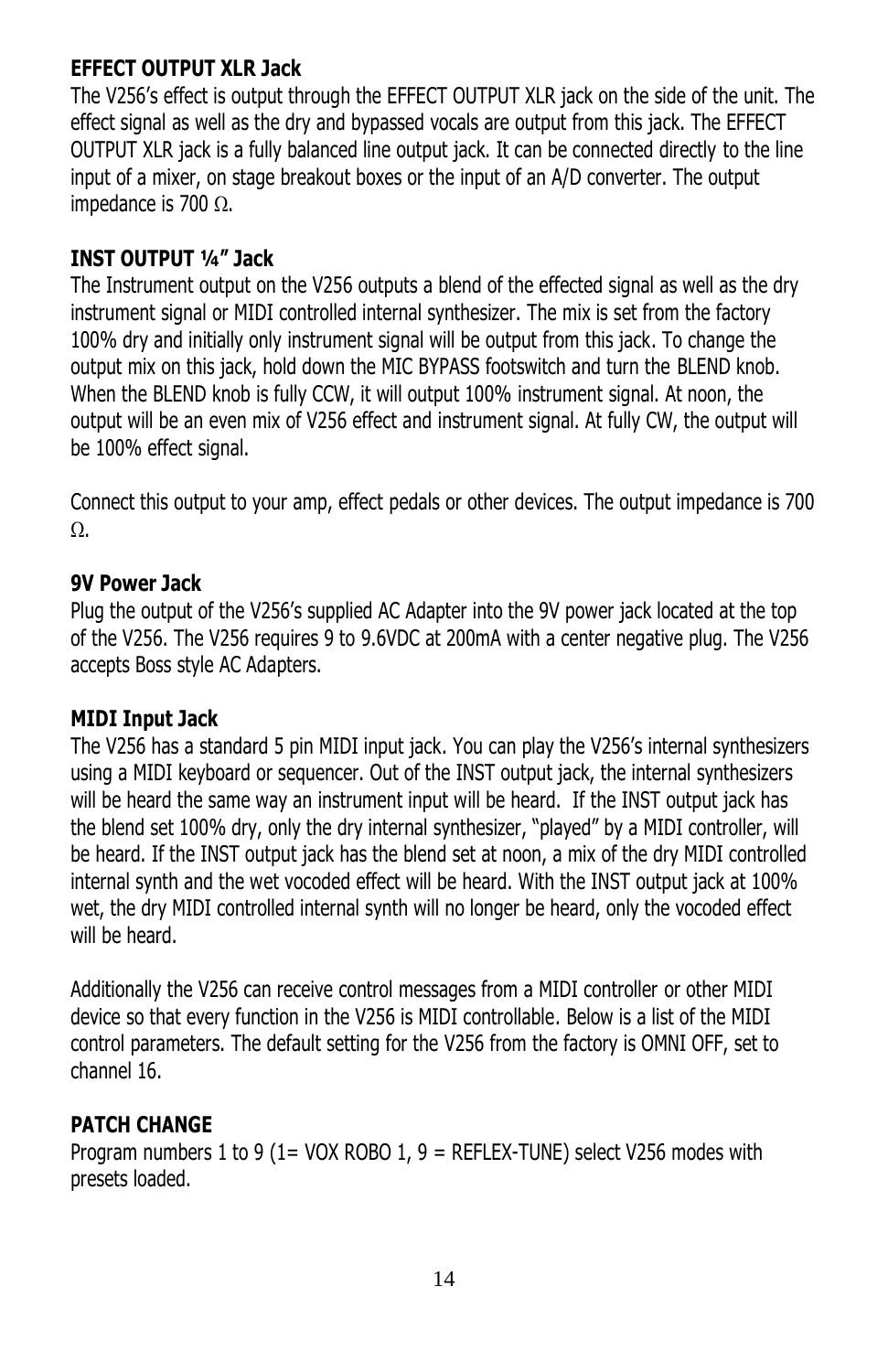Program numbers 11 to 19 (11 = VOX ROBO 1, 9 = REFLEX-TUNE) select V256 modes without presets loaded.

## **CONTROL CHANGE**

| CC <sub>1</sub> |                  | Modulation Depth: 0-127                                           |  |                  |  |  |  |  |
|-----------------|------------------|-------------------------------------------------------------------|--|------------------|--|--|--|--|
| CC 7            |                  | Internal Synth Volume: 0-127                                      |  |                  |  |  |  |  |
|                 | $CC$ 14          | Maximum Pitch Bend in Semitones: 0-12                             |  |                  |  |  |  |  |
|                 | CC 15            | Fine Tuning: units of $1.5625$ cents. 0=-100 cents, 64=0          |  |                  |  |  |  |  |
|                 |                  | cents, 127=98.44 cents                                            |  |                  |  |  |  |  |
|                 | CC 20            | BLEND Knob:                                                       |  | $0 = CCW$ 127=CW |  |  |  |  |
|                 | CC 21            | BANDS Knob: 0=CCW 127=CW                                          |  |                  |  |  |  |  |
|                 | $CC$ 22          | TREBLE Knob: 0=CCW 127=CW                                         |  |                  |  |  |  |  |
|                 | CC 23            | GENDER Knob: 0=CCW 127=CW                                         |  |                  |  |  |  |  |
|                 | CC 24            | PITCH Knob: 0=CCW 127=CW                                          |  |                  |  |  |  |  |
|                 | CC <sub>25</sub> | INST. Out Jack Blend: 0=100% INST.; 127=100% Effect.              |  |                  |  |  |  |  |
|                 | CC 26            | LFO rate: 0=stopped to 127= Maximum Modulation Rate               |  |                  |  |  |  |  |
|                 | CC 27            | Effect On/Bypass: On = $127$ ; Bypass= 0                          |  |                  |  |  |  |  |
|                 | CC 28            | MIC BYPASS/Freeze FSW: $127$ = pressed, $0$ = released            |  |                  |  |  |  |  |
|                 | CC 29            | PRESET FSW: $127$ = pressed, $0$ = released                       |  |                  |  |  |  |  |
|                 | CC 30            | ENCODER PRESS: $127$ = pressed, $0$ = released                    |  |                  |  |  |  |  |
|                 | CC 64            | Internal Synth Sustain: 0-127                                     |  |                  |  |  |  |  |
|                 | CC 124           | Omni off (Only when received on default channel = $16$ ) send "0" |  |                  |  |  |  |  |
|                 |                  |                                                                   |  |                  |  |  |  |  |

CC  $125$  Omni on (Only when received on default channel = 16) send "0"

# **TECHNICAL SPECIFICATIONS**

Mic Pre-Amp Gain: LO Mode = 15db; HI Mode = 25dB (XLR out into High Z load) LO Mode = 4.5dB; HI Mode = 15dB (XLR out into 600  $\Omega$  load) A/D and D/A Conversion Sample Rate = 36 kHz A/D and D/A Conversion Bit Resolution = 24 bits